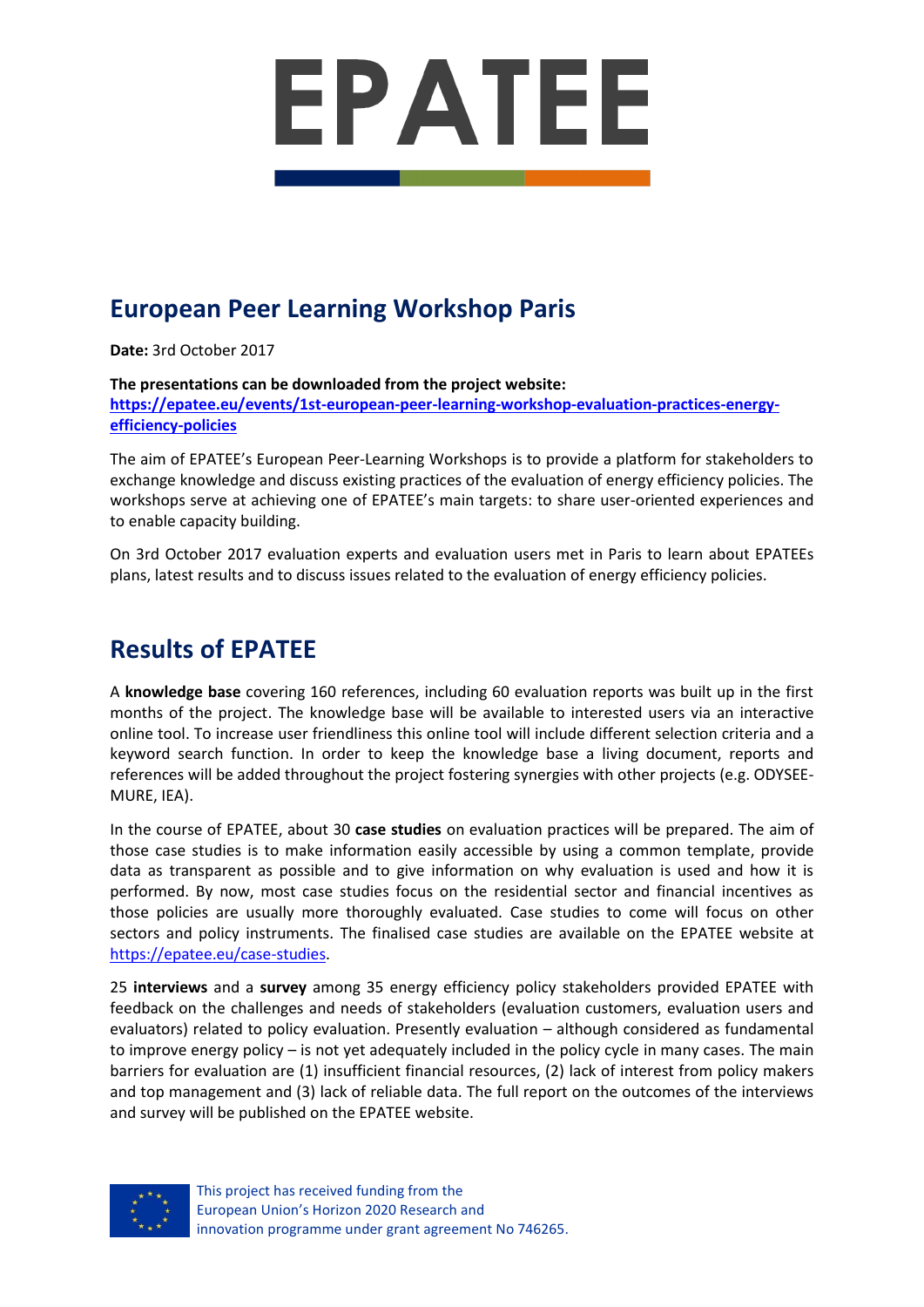

### **Evaluation experiences**

The evaluation of the **French "Investment for the Future" program** includes both econometric and qualitative analyses. One conclusion of the experiences made so far with the evaluation is the importance of keeping in mind which data and tools will be needed for the ex-post evaluation method planned, already from the start of the program. Using two methods made it possible to compare their advantages and drawbacks, confirming that they are complementary: qualitative analyses provide a more detailed understanding of the causal chain, but rely on self-declarations. Econometric analyses are built on more "objective" data but are more demanding in terms of data collection, and building large enough samples and/or finding a relevant control group is not always possible.

The evaluation of the energy efficiency related **national targets in Italy** contains both the analysis of energy savings as well as additional important key indicators for policy effectiveness evaluation and benchmarking. The main emphasis is put on the detailed evaluation of the measures notified for the implementation of Article 7 (White Certificate Scheme, tax deduction scheme and thermal account). Issues of interest include the calculation methods for energy savings, how costs are monitored and how additionality is ensured by the rules to define the eligibility criteria of the actions and the baseline.

## **Highlights from interactive discussions**

Based on the interviews and the survey done within EPATEE the following topics of interest for stakeholders have been identified:

- Cost-effectiveness of policies
- Non-energy impacts
- **Energy and CO<sub>2</sub>** savings
- **Baseline and additionality**

The discussions at the workshop highlighted additional and complementary issues that are summarised below.

In addition to a methodologically sound evaluation it is also important to understand the perspective of the evaluation user who usually has limited time and budget and is not always an expert in evaluated field. That points out the importance of **communicating evaluation results in a user friendly and clear way**. The documentation of all data used and assumptions made is essential to understand evaluation results and to be able to interpret numbers appropriately.

A good evaluation should be objective and based on sound scientific methods, even if the outcomes are not in favour of the client. Thus the **evaluator should be independent** from the policy and not involved in its administration. However this does not necessarily mean that the evaluation should be fully external. For example, the evaluation may be done by a separate service within the same organisation. External evaluators may not know the background and specificities of the policies they evaluate, particularly when they are from another country and/or not familiar with the energy efficiency field. This may lead to misinterpretations of the data.